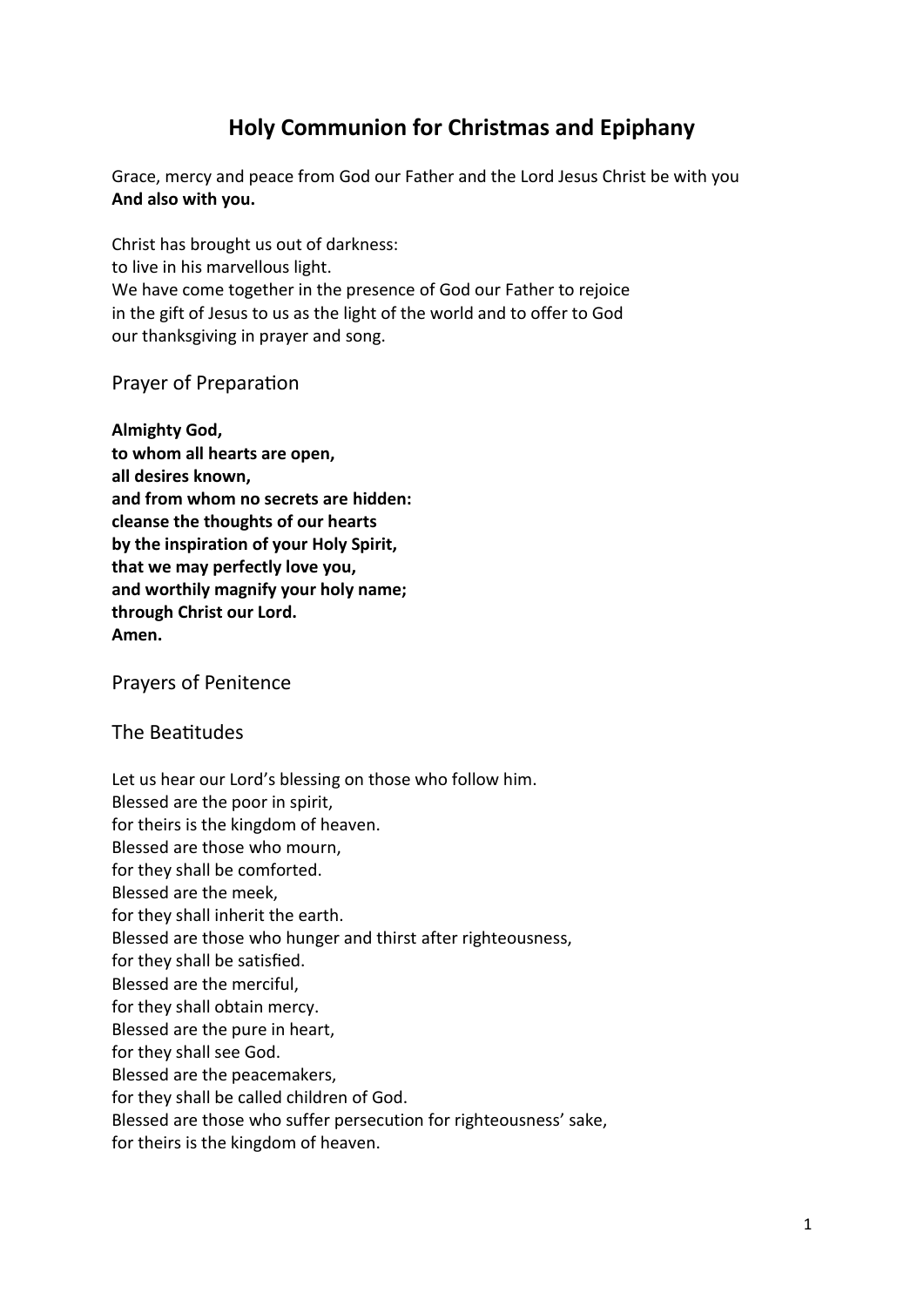# Invitation to confession

Christ the light of the world has come to dispel the darkness of our hearts. Let us turn to the light and confess our sins

# Prayer of Confession

**Father eternal, giver of light and grace, we have sinned against you and against our neighbour, in what we have thought, in what we have said and done, through ignorance, through weakness, through our own deliberate fault. We have wounded your love, and marred your image in us. We are sorry and ashamed, and repent of all our sins. For the sake of your Son Jesus Christ, who died for us, forgive us all that is past; and lead us out from darkness to walk as children of light. Amen**

The Absolution

May God who loved the world so much that he sent his Son to be our Saviour forgive your sins and make you holy to serve him in the world, through Jesus Christ our Lord. Amen.

#### Readings

*At the end the reader may say* This is the word of the Lord. **Thanks be to God.**

Sermon

Prayers/Intercessions

Lord, in your mercy **hear our prayer.**

*And at the end all say*

**Merciful Father, accept these prayers for the sake of your Son, our Saviour Jesus Christ. Amen.**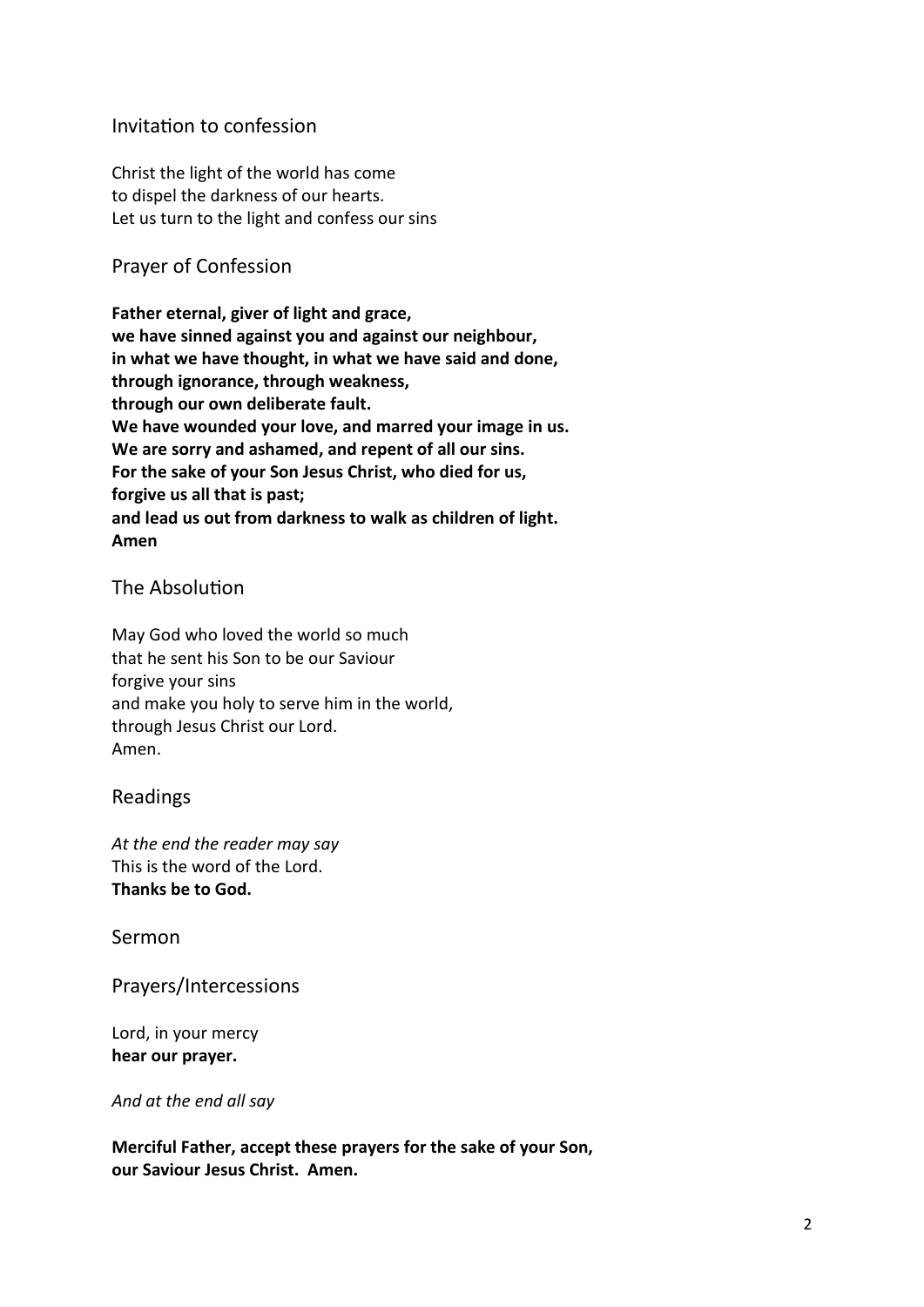#### Preparation of the Table

Word made flesh, life of the world, in your incarnation you embraced our poverty: by your Spirit may we share in your riches. **Amen.**

The Eucharistic Prayer

The Lord is here. **His Spirit is with us.**

Lift up your hearts. **We lift them to the Lord.**

Let us give thanks to the Lord our God. **It is right to give thanks and praise.**

Blessed are you, Lord God, our light and our salvation; to you be glory and praise for ever.

From the beginning you have created all things and all your works echo the silent music of your praise. In the fullness of time you made us in your image, the crown of all creation.

You give us breath and speech, that with angels and archangels and all the powers of heaven we may find a voice to sing your praise:

**Holy, holy, holy Lord, God of power and might, heaven and earth are full of your glory. Hosanna in the highest. Blessed is he who comes in the name of the Lord. Hosanna in the highest.**

How wonderful the work of your hands, O Lord. As a mother tenderly gathers her children, you embraced a people as your own. When they turned away and rebelled your love remained steadfast.

From them you raised up Jesus our Saviour, born of Mary, to be the living bread, in whom all our hungers are satisfied.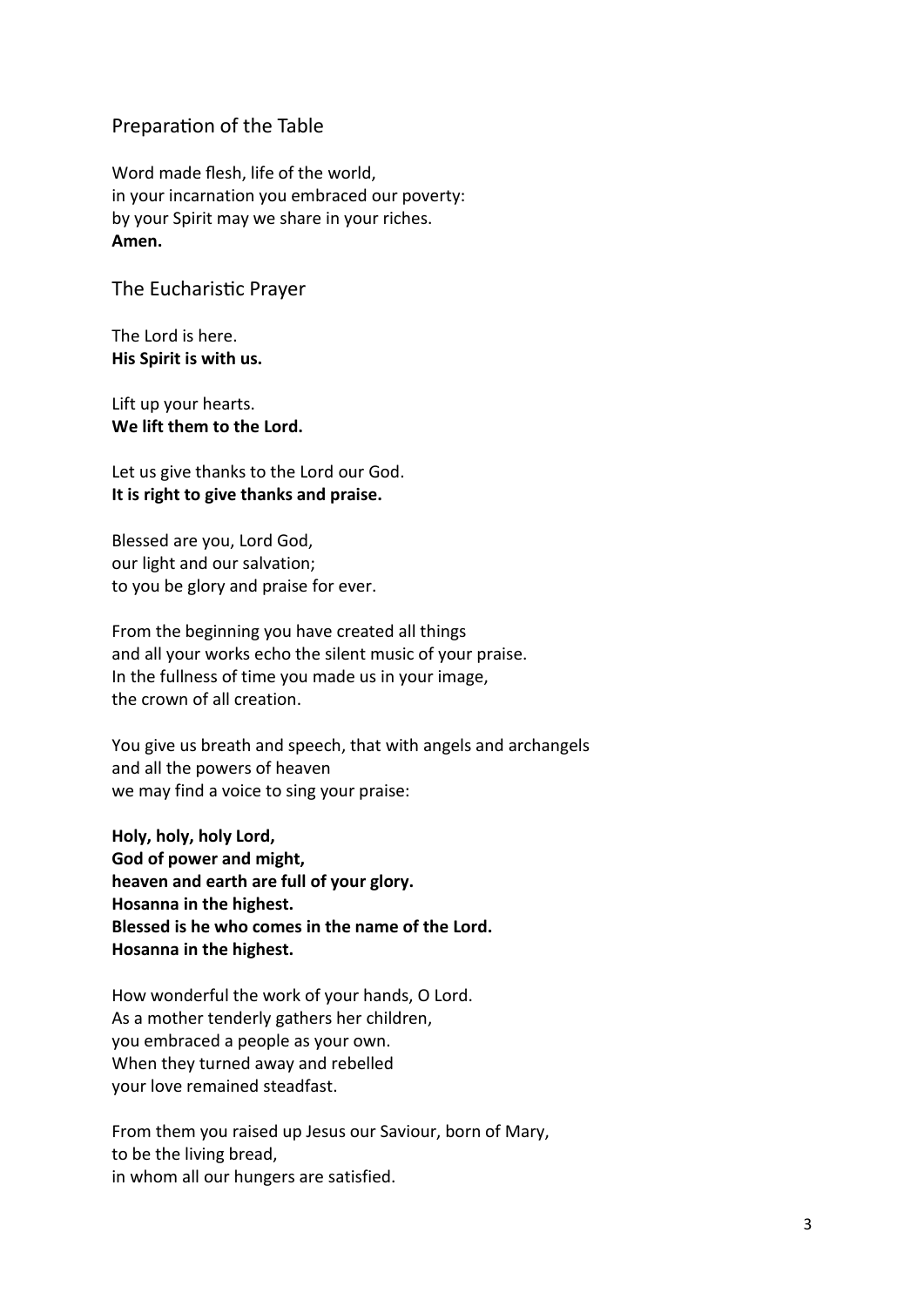He offered his life for sinners, and with a love stronger than death he opened wide his arms on the cross.

On the night before he died, he came to supper with his friends and, taking bread, he gave you thanks. He broke it and gave it to them, saying: Take, eat; this is my body which is given for you; do this in remembrance of me.

At the end of supper, taking the cup of wine, he gave you thanks, and said: Drink this, all of you; this is my blood of the new covenant, which is shed for you and for many for the forgiveness of sins. Do this, as often as you drink it, in remembrance of me.

Great is the mystery of faith: **Christ has died: Christ is risen: Christ will come again.**

Father, we plead with confidence his sacrifice made once for all upon the cross; we remember his dying and rising in glory, and we rejoice that he intercedes for us at your right hand.

Pour out your Holy Spirit as we bring before you these gifts of your creation; may they be for us the body and blood of your dear Son. As we eat and drink these holy things in your presence, form us in the likeness of Christ, and build us into a living temple to your glory.

Remember, Lord, your Church in every land. Reveal her unity, guard her faith, and preserve her in peace. Bring us at the last with all the saints to the vision of that eternal splendour for which you have created us; through Jesus Christ, our Lord, by whom, with whom, and in whom, with all who stand before you in earth and heaven, we worship you, Father almighty, in songs of everlasting praise: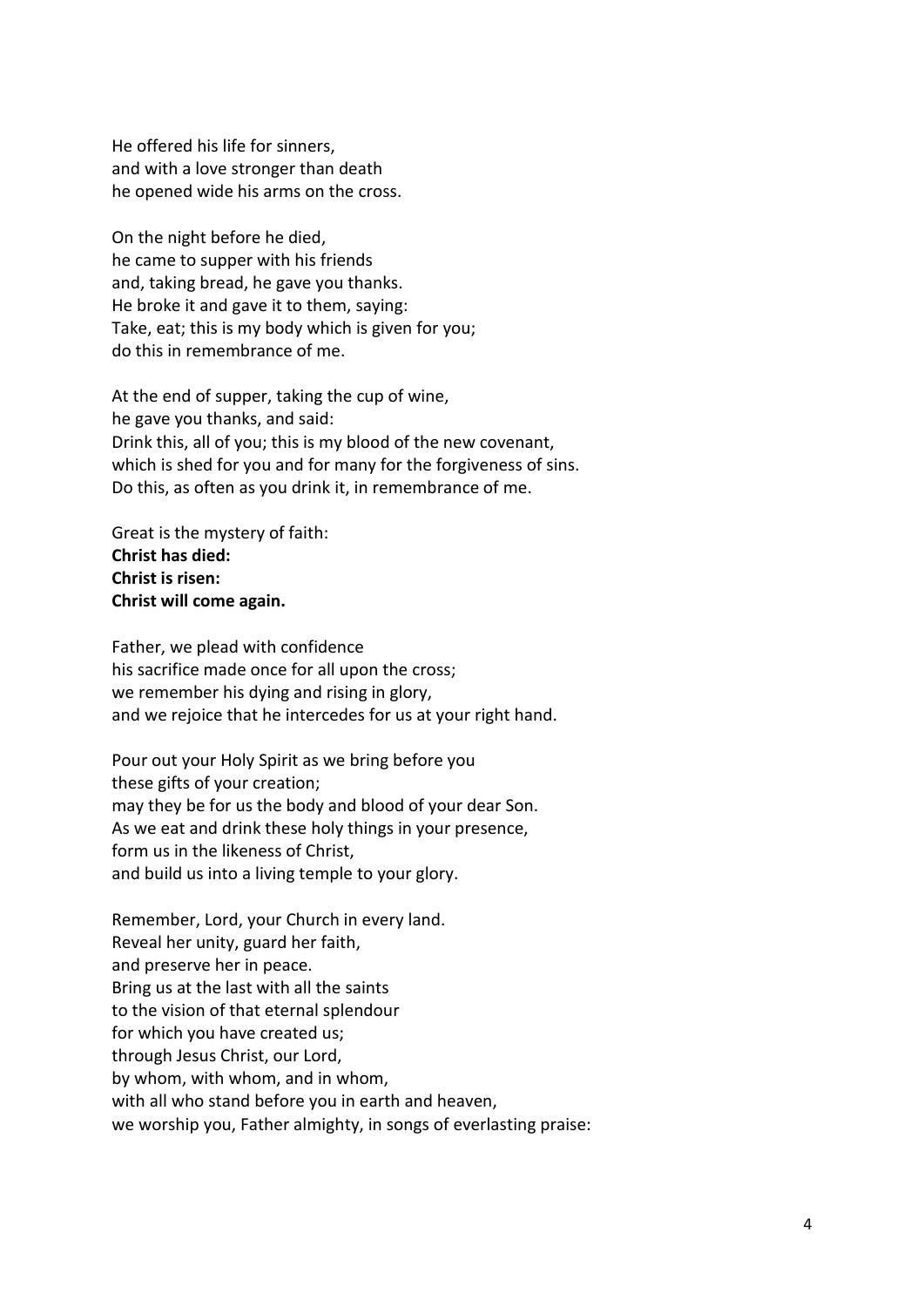**Blessing and honour and glory and power yours be for ever and ever. Amen.**

The Lord 's Prayer

As our Saviour taught us, so we pray **Our Father in heaven, hallowed be your name, your kingdom come, your will be done, on earth as in heaven. Give us today our daily bread. Forgive us our sins as we forgive those who sin against us. Lead us not into temptation but deliver us from evil. For the kingdom, the power, and the glory are yours now and for ever. Amen.**

*The priest breaks the consecrated bread.*

We break this bread to share in the body of Christ. **Though we are many, we are one body, because we all share in one bread.**

**Lamb of God, you take away the sin of the world, have mercy on us. Lamb of God, you take away the sin of the world, have mercy on us. Lamb of God, you take away the sin of the world, grant us peace.**